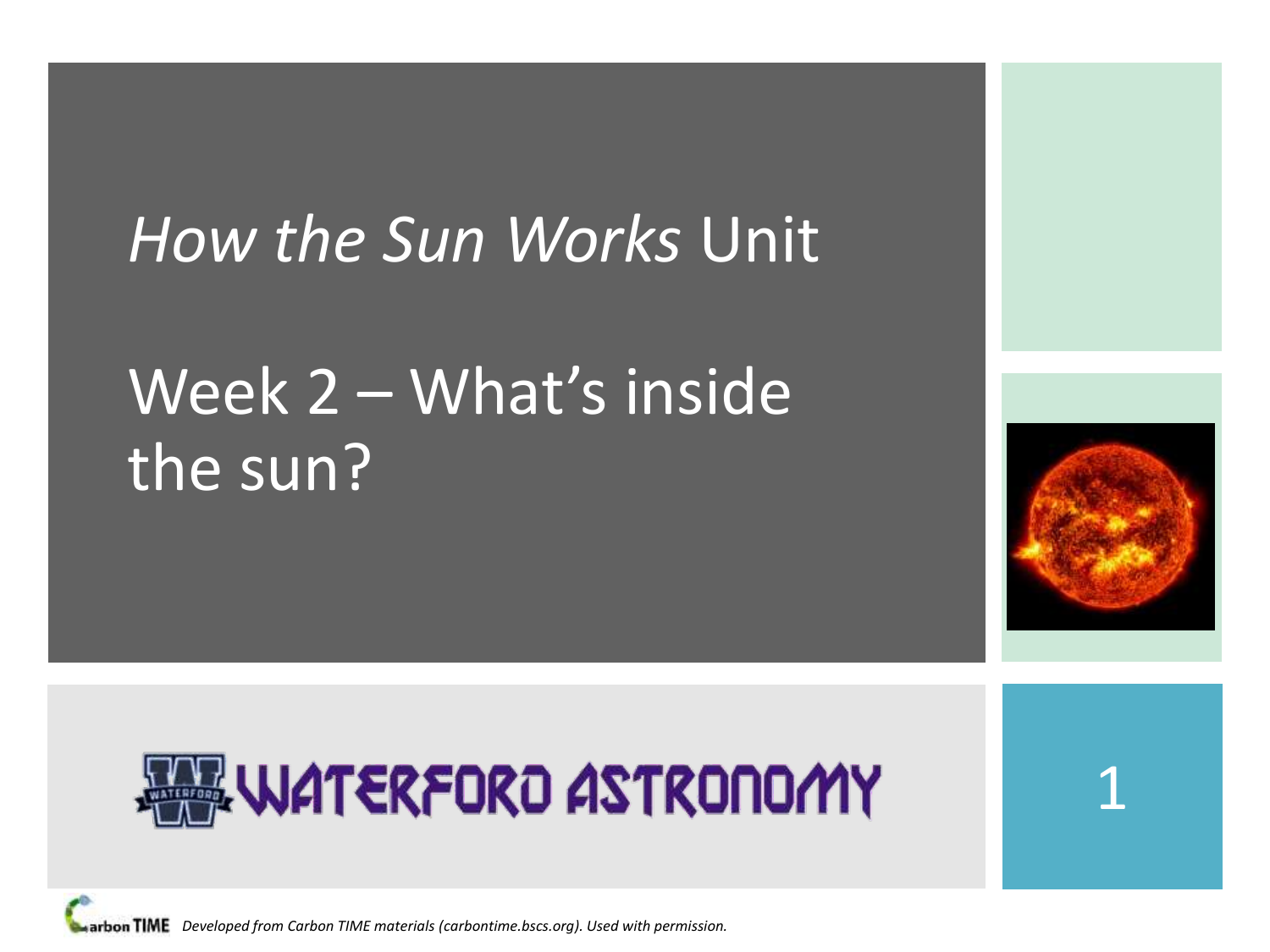# Sun Unit – W2 Driving Question

- **This week's driving question: What's inside the sun?**
	- How can we measure what is in the sun if we can't visit the sun?
	- What is sunlight?
	- Can the structure of the sun tell us anything about its function?

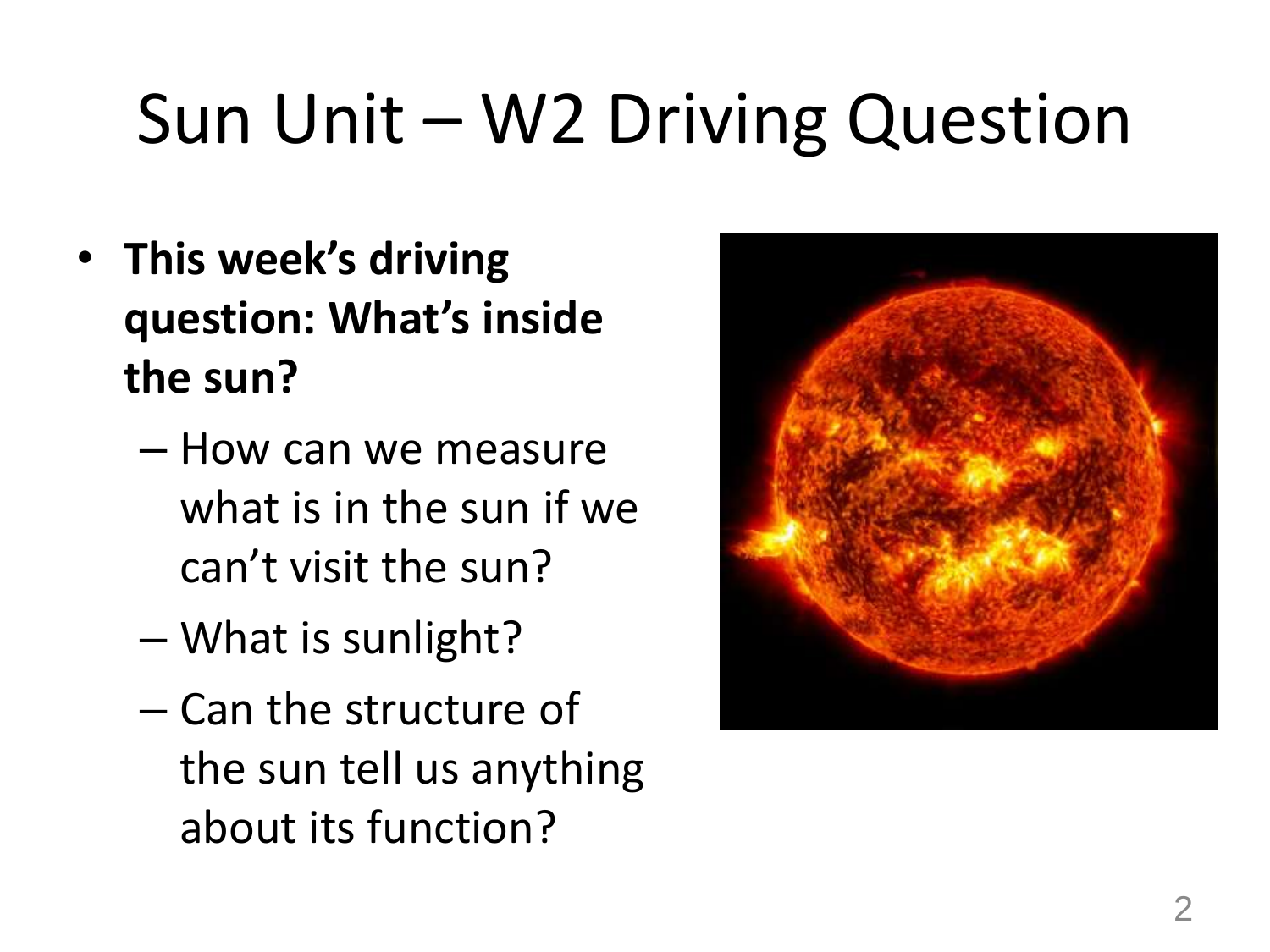# Studying the Sun

- **The sun is too far away and too intense to study directly.** 
	- However, the earth is bombarded by light and other forms of radiation from the sun.
	- Most of our understanding of the sun as well as the rest of the universe emerged from the analysis of this radiation.

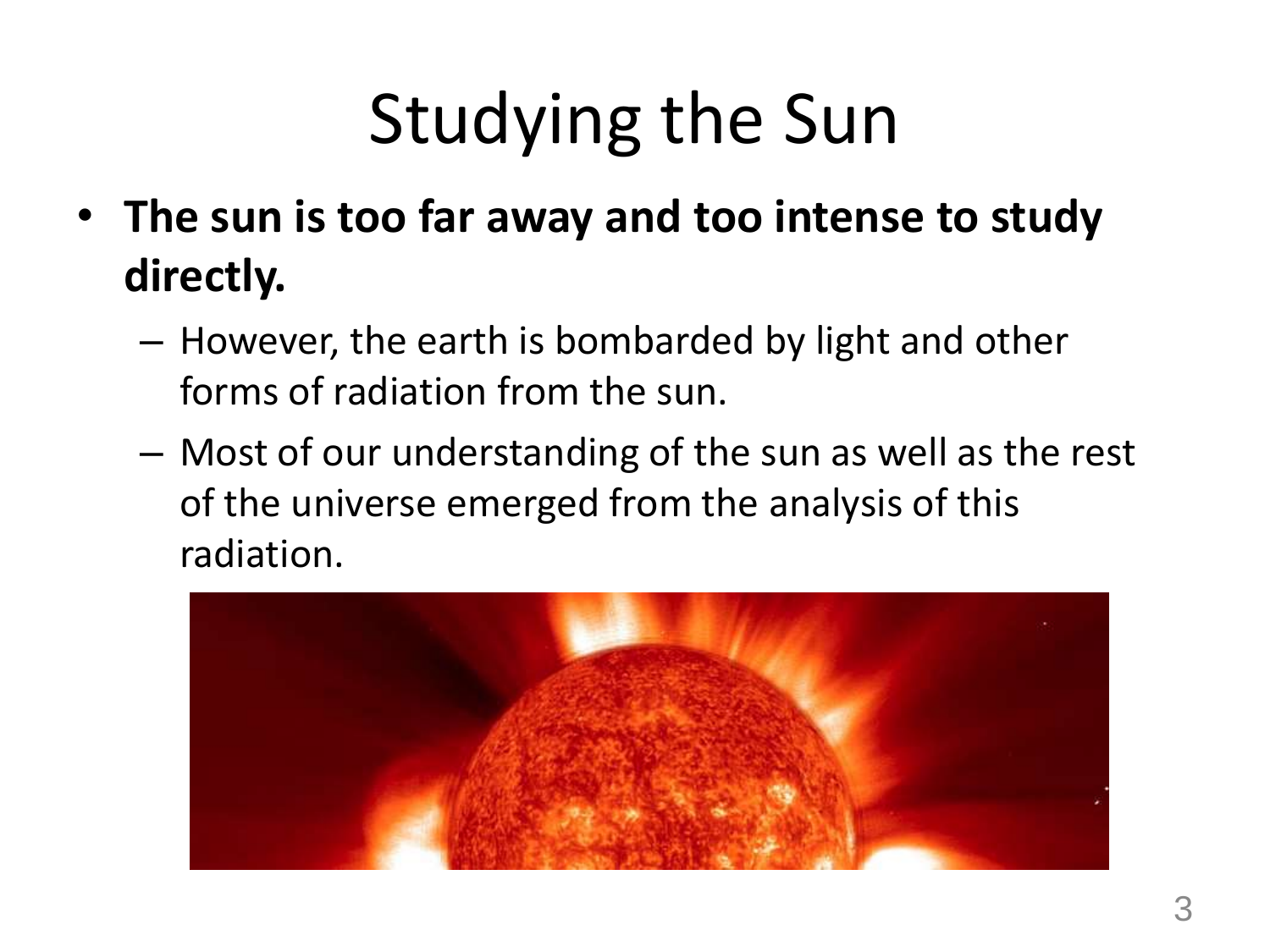# Radiation

#### – **Radiation is emitted energy (or** *energy that moves***)** .

- Most often, the radiation we experience is electromagnetic radiation (or *gamma* radiation), which consists of moving waves of energy.
- Examples include light (*photons*), as well as X-rays and microwaves.
- The size of the wavelength determines the type of the EM radiation (e.g., radio waves have the shortest wavelengths; x-rays are among the longest).

#### – **Radiation can also exist as moving subatomic particles**.

- *Alpha* radiation entails positively charged protons and neutrons
- *Beta* radiation consists of negatively charged high-energy

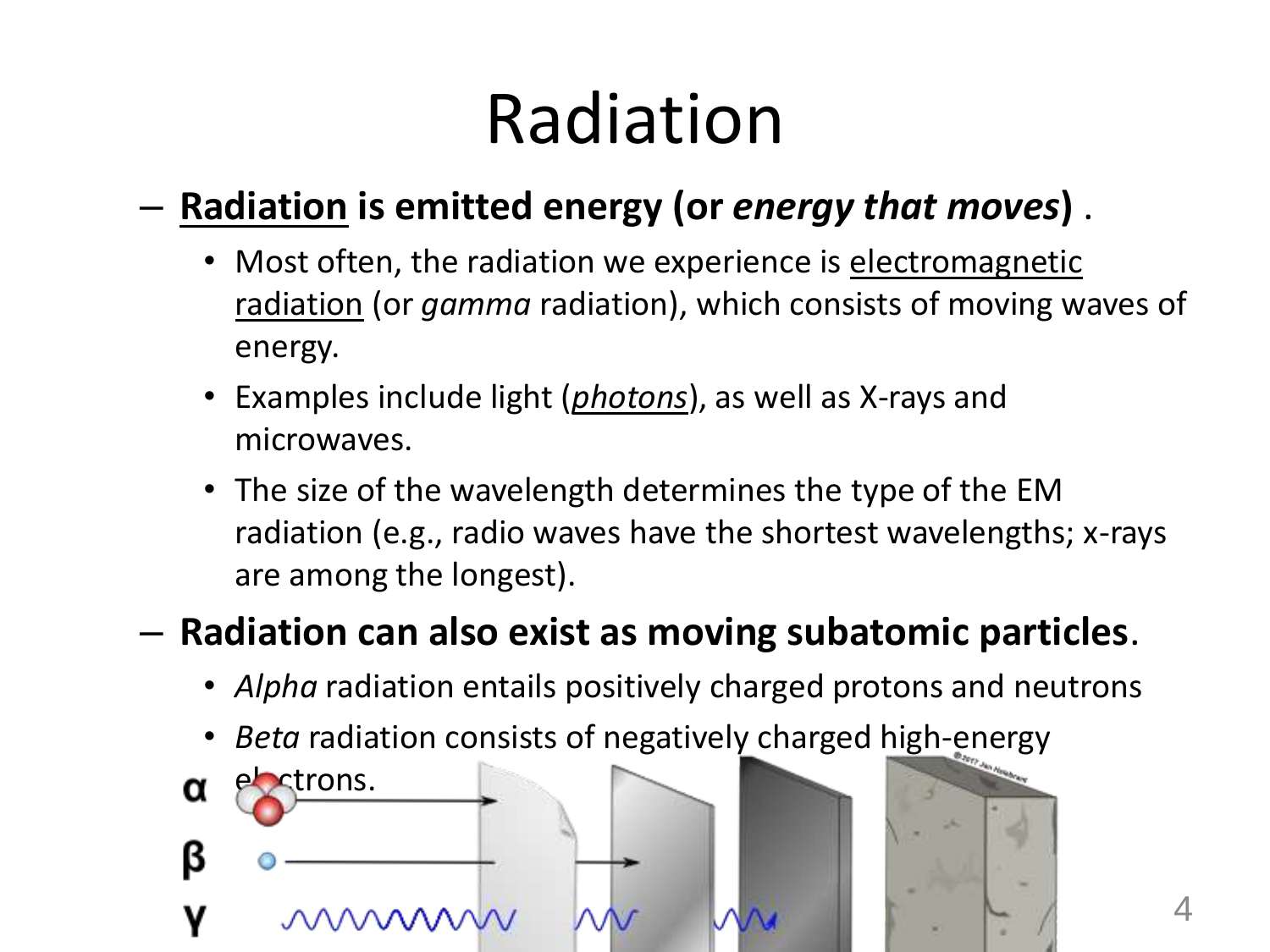## Spectroscopy

- **Spectroscopy is the study of diffracted light**.
	- Diffraction is the 'bending' of light around an object.
	- For example, Isaac Newton was the first to demonstrate that when white light passes through a prism, it is *dispersed* into a full color spectrum.

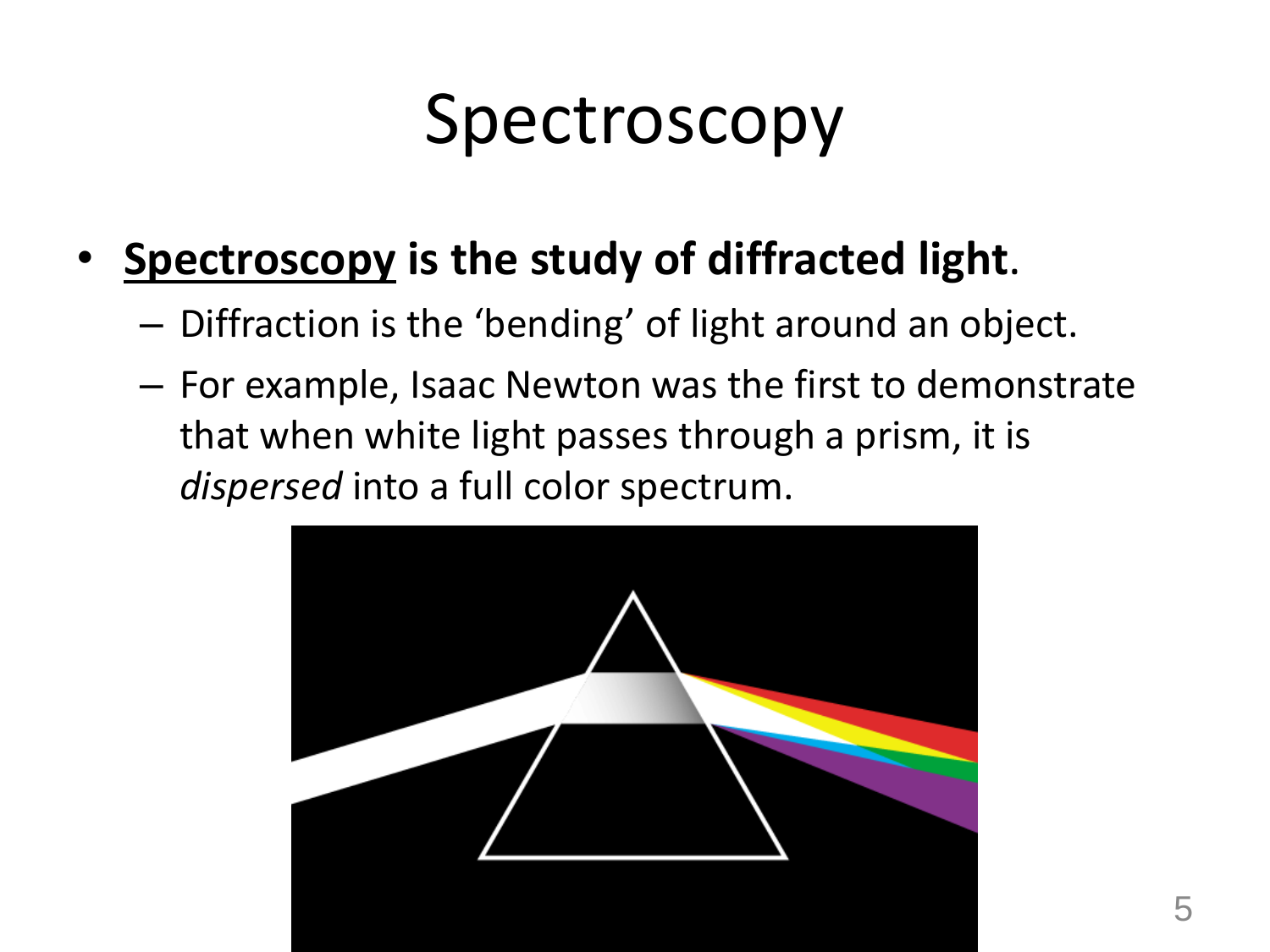# "Gaps" in the light

- **As scientists began to develop more accurate and precise prisms, they noticed "gaps" in the light.** 
	- Instead of uniform bands of light, dark bands sometimes appeared between colors (the spectral signature).
	- When light moves through clear containers of different gases, each gas has a unique banding pattern.

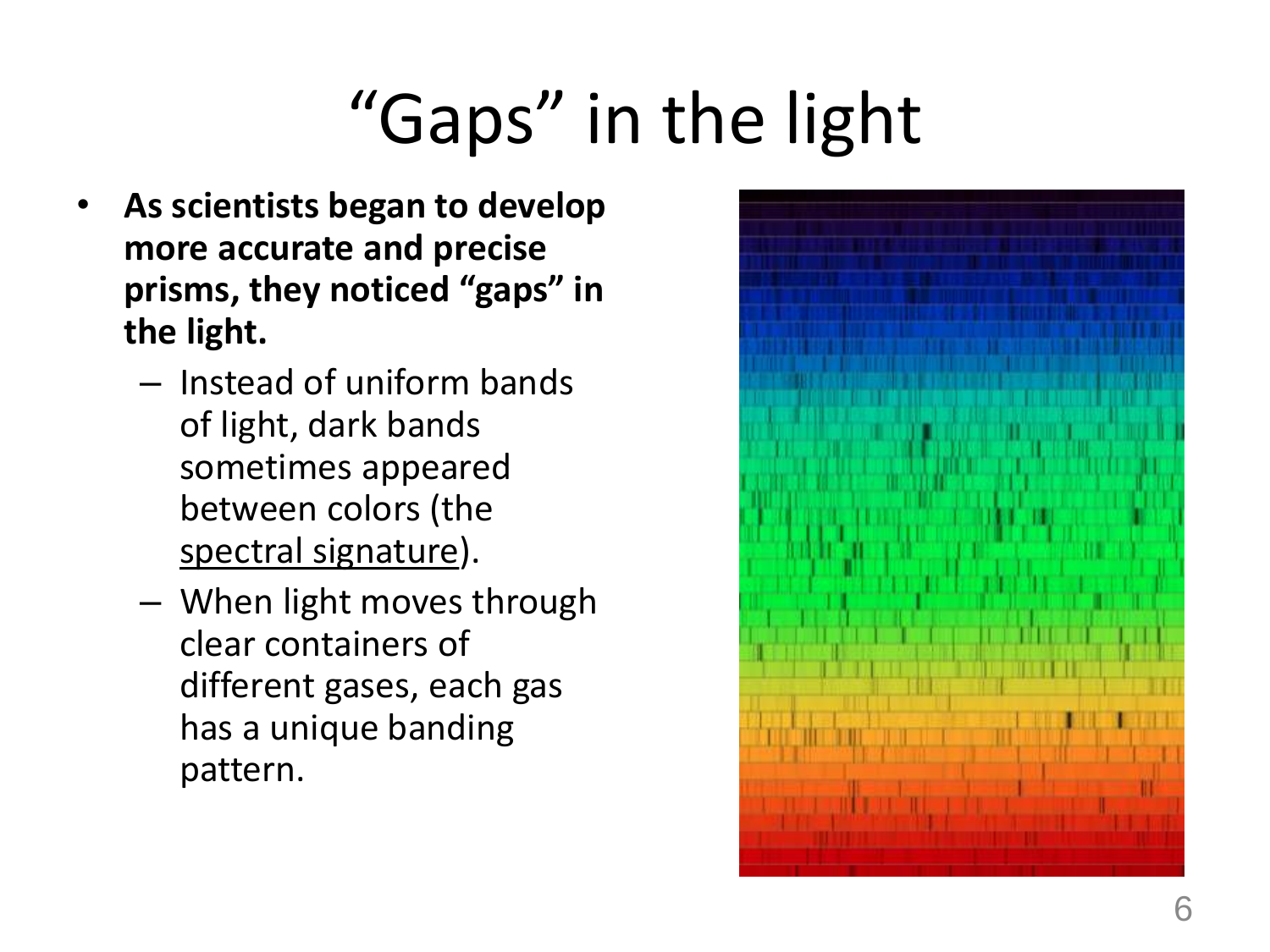## Spectral Signatures

- **Scientists soon realized that each gas had a particular pattern of "gaps" associated with it.**
	- When light passed through a gas, it "lost" light in predictable places that were specific to each kind of gas.

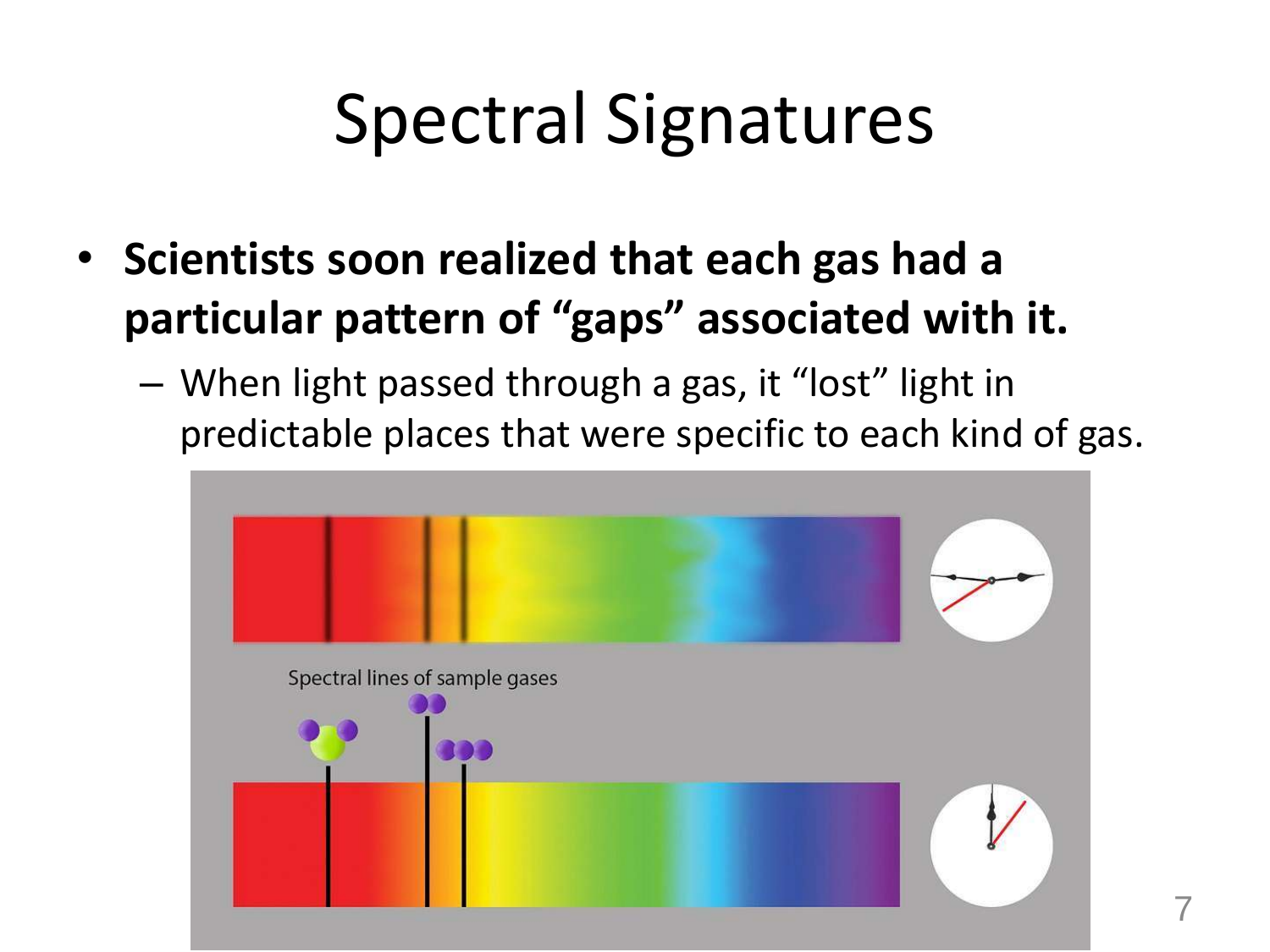# Glowing Gases

- **Similarly, scientists observed that if gases were heated, they "glowed" with particular colors**.
	- These were the same colors that were missing from the gaps when light was shown through the gases.
	- Heated gases only emitted light at certain specific wavelengths of light (i.e., in specific colors).



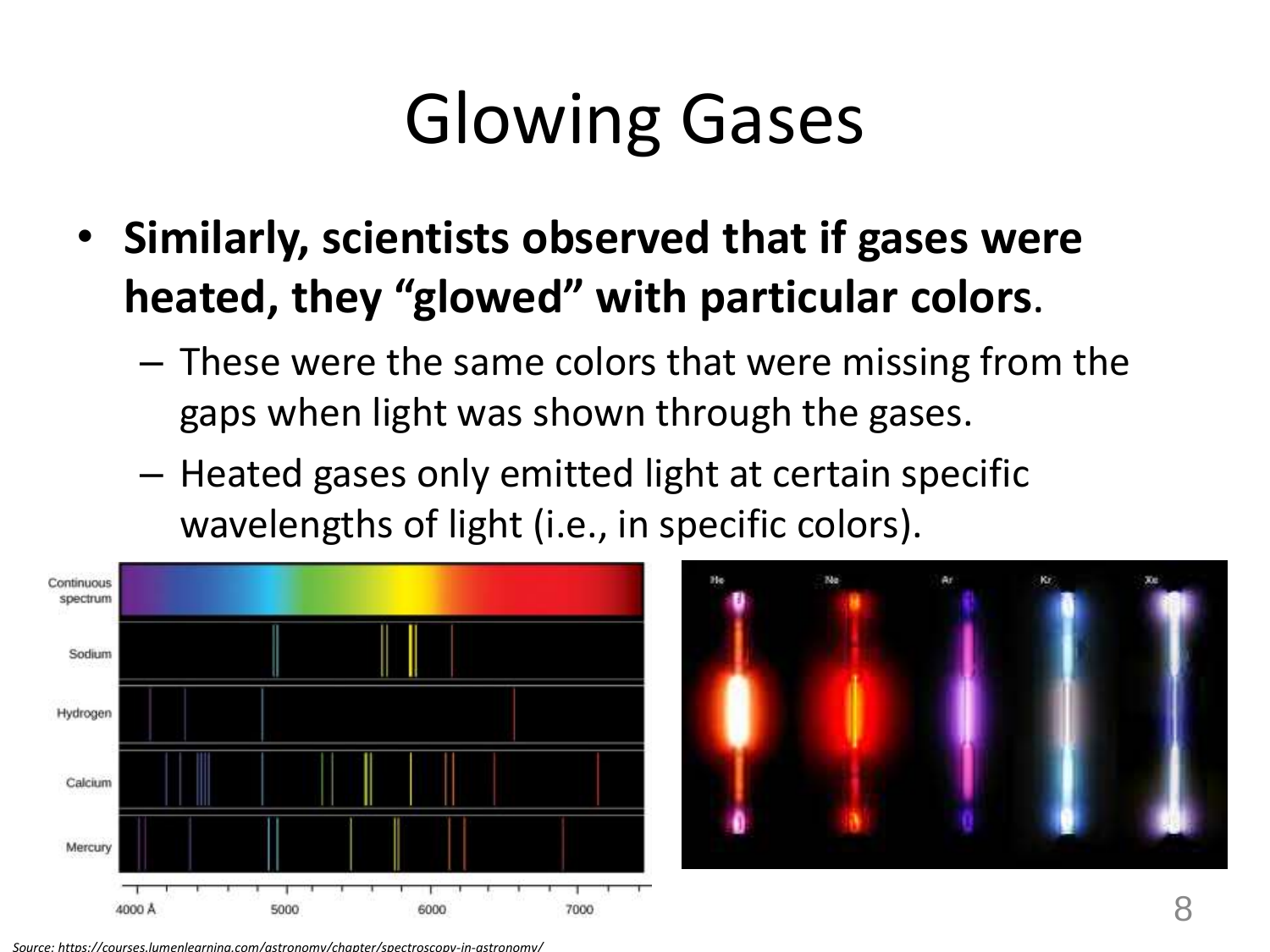# Absorption vs. Emission Lines

- **If light passes through a gas (***such as hydrogen, shown below***), it is absorbed at specific wavelengths.** 
	- This can be observed as absorption lines, or 'gaps' in light.
- **If a gas is heated, it only releases light in specific wavelengths.** 
	- These appear as emission lines or individual bands of light at specific wavelengths.
- **The gaps in absorption lines match up with the wavelengths of light produced in emission lines**.



*Source: www.shutterstock.com*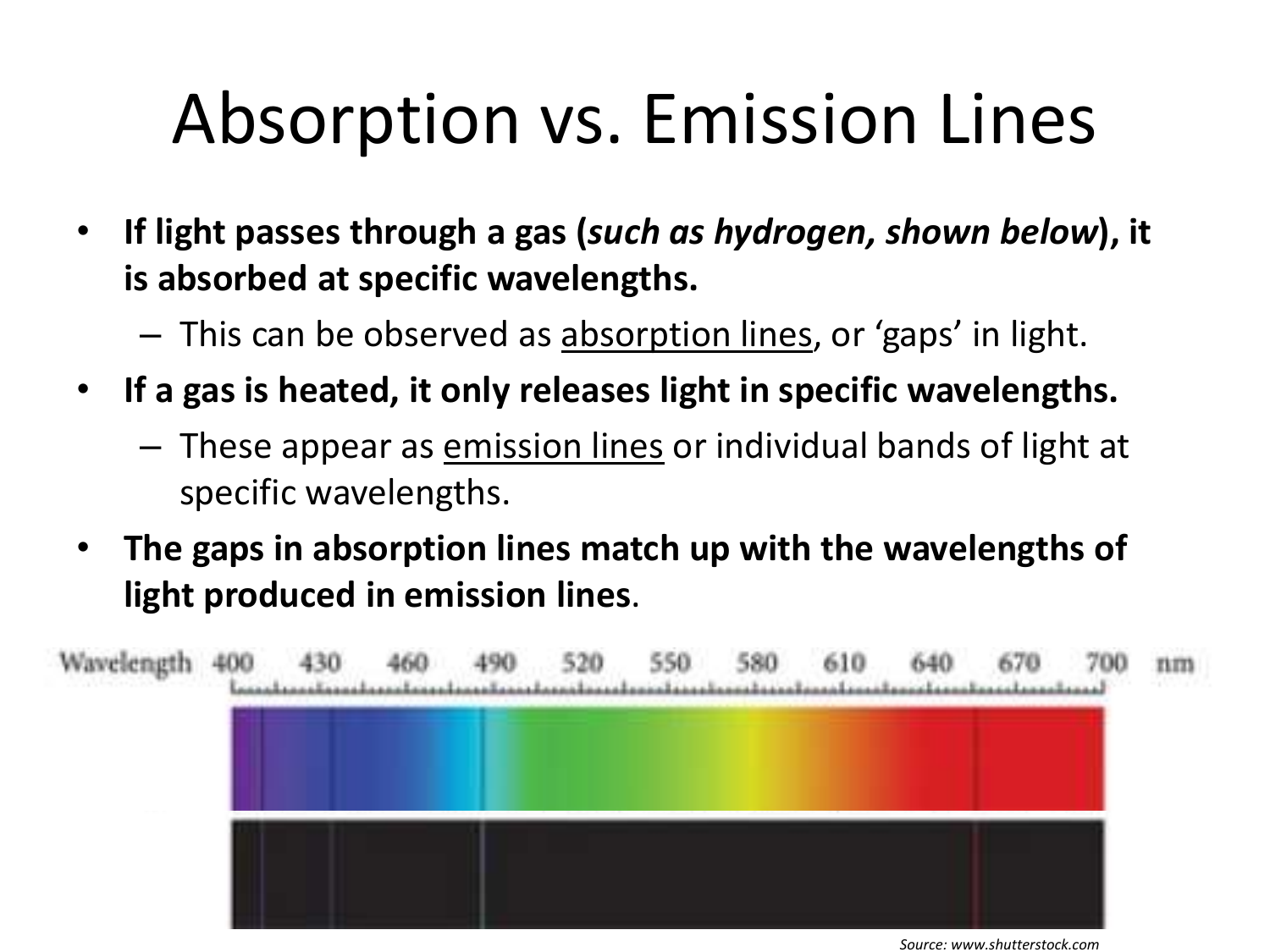## Spectral Signatures

- **Each element produces a unique spectral signature (color pattern) because of its subatomic properties**.
	- When an electron absorbs energy (such as heat), it moves to a higher orbit around the atom's nucleus.
	- When the electron moves back to a lower orbit, it releases this energy as specific wavelengths of light (*photon*).

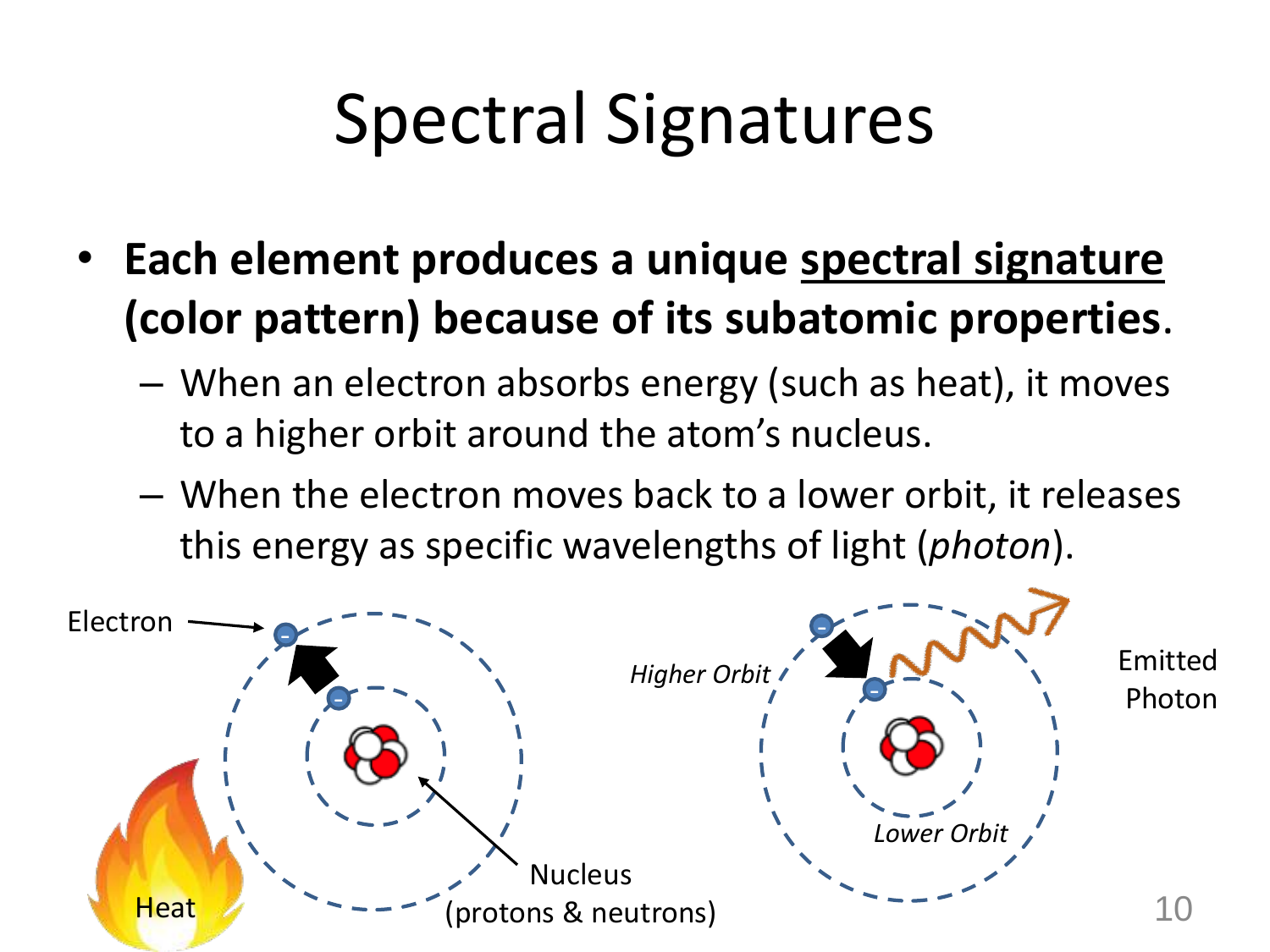### Reminder: Parts of the Atom

- **Protons – positively charged particles in the nucleus**.
	- The number of protons determines the element.
- **Neutrons – neutral particles in the nucleus**.
- **Electrons – negatively charged particles that orbit the nucleus**.
	- Electrons that absorb energy can move to a higher orbital.
	- When electrons drop to a lower orbital, they emit energy as a photon of light.

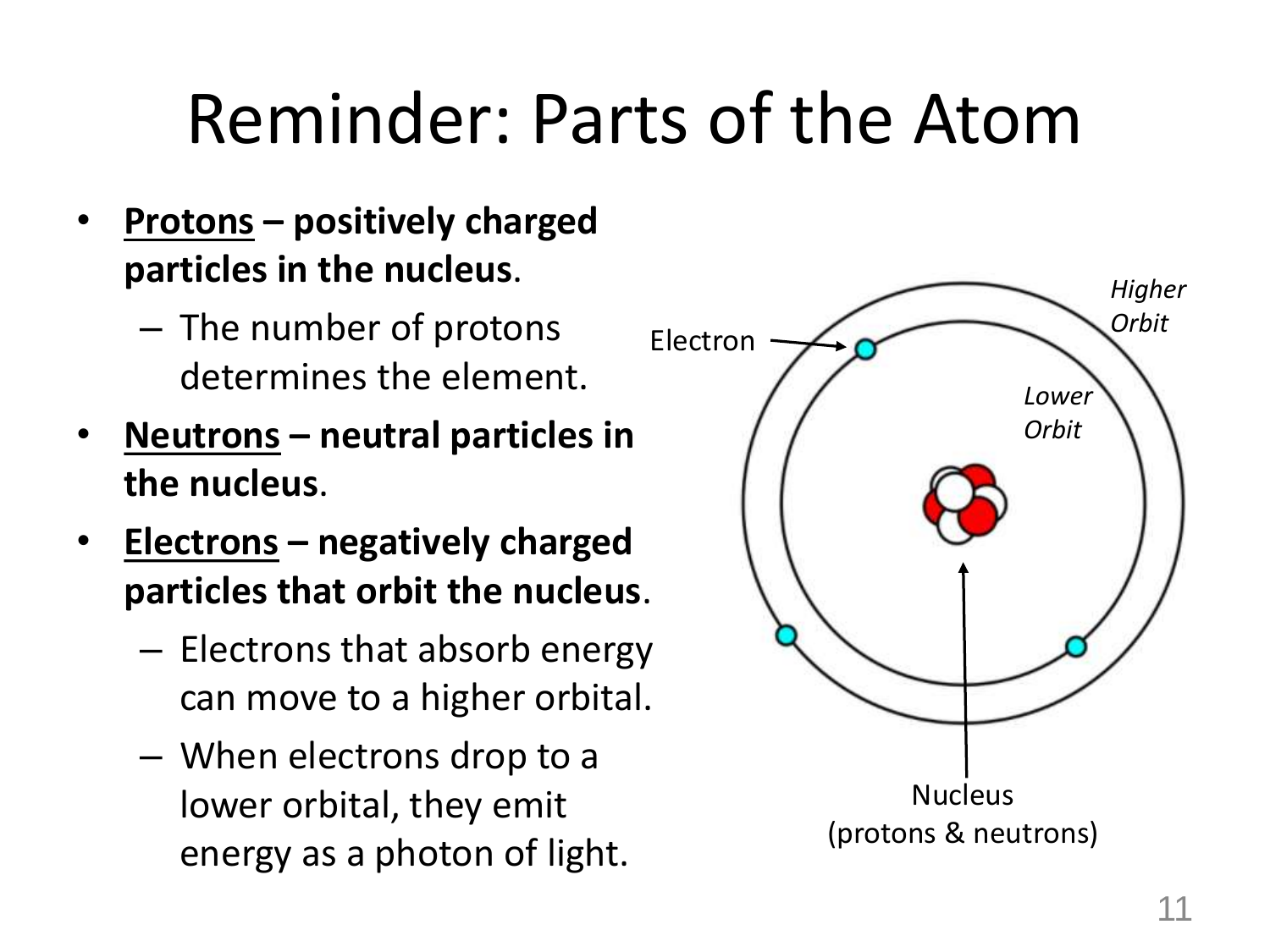# Why are there differences?

- **Each element has a specific number of protons in its nucleus**.
	- To be electrically neutral, an element needs to have equal numbers of positive protons and negative neutrons.
	- Elements with greater numbers of protons can support more orbiting electrons, resulting in increasingly complex spectra.
- **For example, a hydrogen atom only has one proton and one neutron. As a result, hydrogen has a simple spectra.** 
	- However, a carbon atom has six protons and (usually) six electrons  $\rightarrow$
- This can result in a wide variety of transitions between orbital levels Hydrogen among these electrons.

 $\bullet$ 

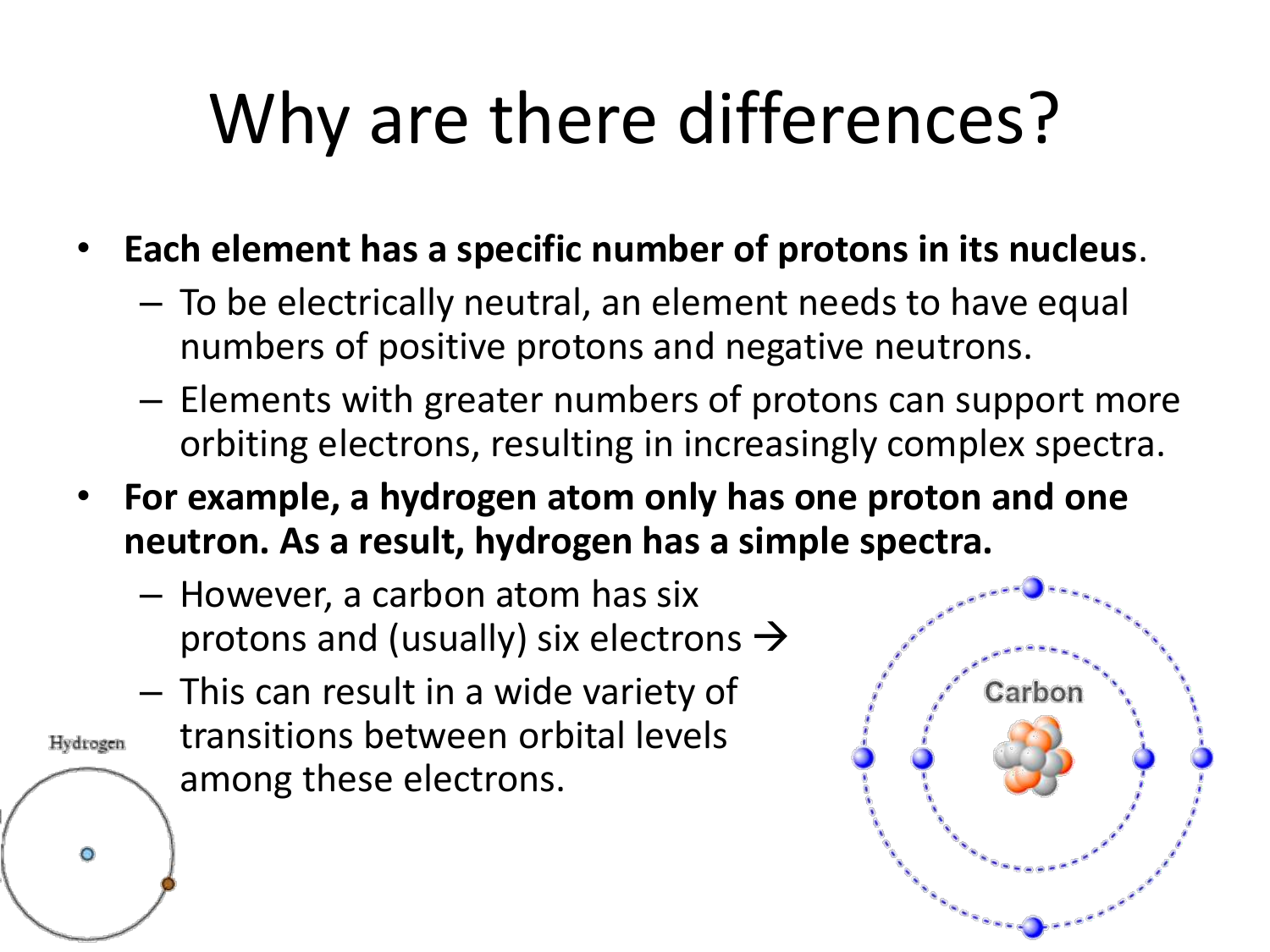# Interpreting Spectral Bands

- **The light emitted by an object (such as a star) will create a unique spectral signature based on the elements it contains.**
	- The banding pattern, and the intensity of each pattern indicates the atomic components of the source of light.
	- Spectral analysis of our solar system's sun indicates that it is roughly 70% hydrogen, 28% helium, and 2% carbon, nitrogen, oxygen, and other trace elements.